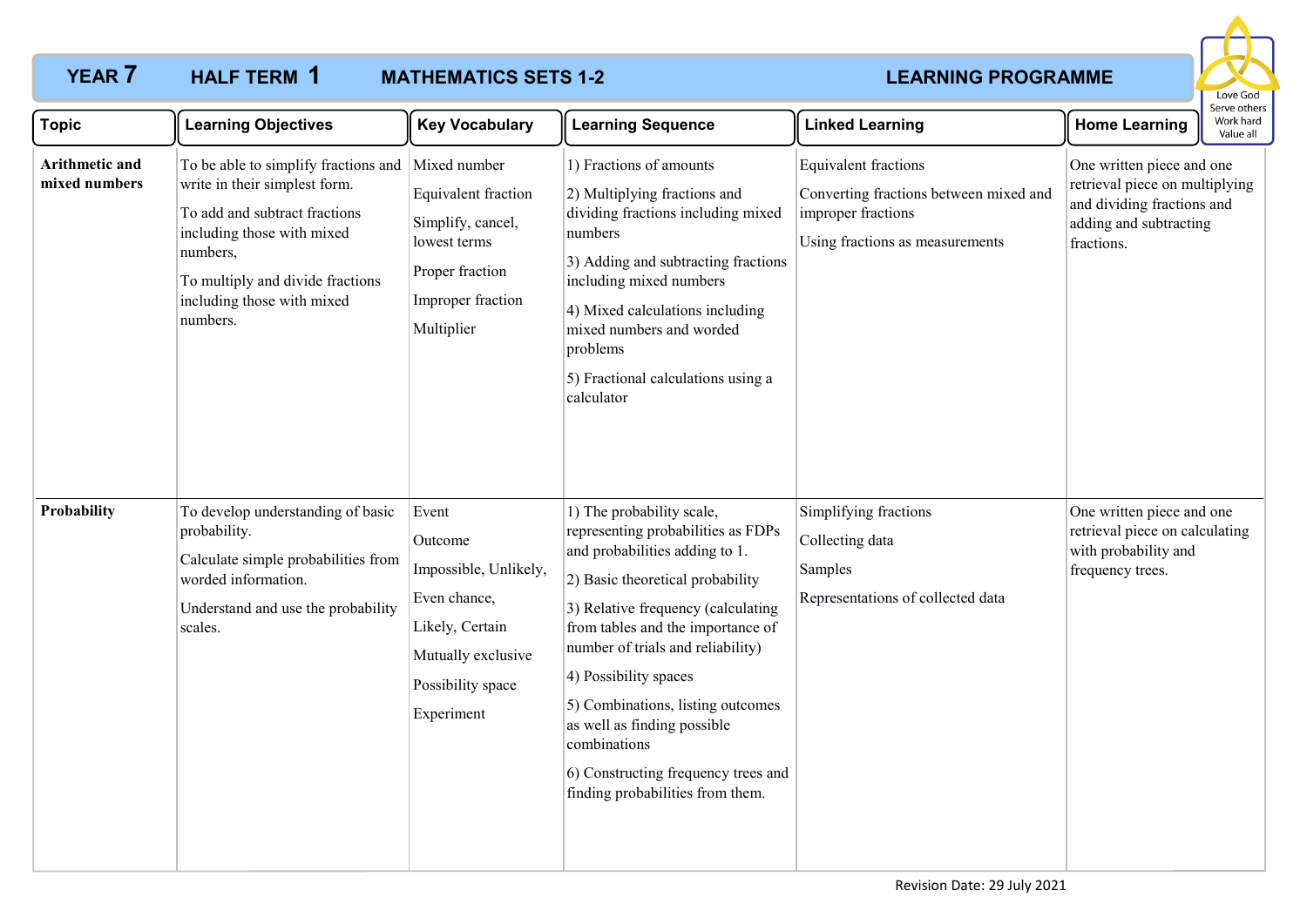HALF TERM 1



| <b>Topic</b><br><b>Learning Objectives</b>                                                                                                                                                                                                                                                                                                                  | <b>Key Vocabulary</b>                                                                | <b>Learning Sequence</b>                                                                                                                                                                                                                                                                                                                                                                                                                                                                                                                                                                                                                                    | <b>Linked Learning</b>                                                                     | <b>Home Learning</b>                                                                                                              | Work hard<br>Value all |  |
|-------------------------------------------------------------------------------------------------------------------------------------------------------------------------------------------------------------------------------------------------------------------------------------------------------------------------------------------------------------|--------------------------------------------------------------------------------------|-------------------------------------------------------------------------------------------------------------------------------------------------------------------------------------------------------------------------------------------------------------------------------------------------------------------------------------------------------------------------------------------------------------------------------------------------------------------------------------------------------------------------------------------------------------------------------------------------------------------------------------------------------------|--------------------------------------------------------------------------------------------|-----------------------------------------------------------------------------------------------------------------------------------|------------------------|--|
| Work correctly with the order of<br><b>Negatives with</b><br><b>BIDMAS</b><br>operations and understand which<br>can be used interchangeably.<br>Calculate accurately with negative<br>numbers.<br>Understand powers and roots and<br>their place in the order of<br>operations.<br>Understand the use of brackets and<br>how they can affect an operation. | Negative number<br>Directed number<br>Operation<br>Inverse<br>Power<br>Index<br>Root | 1) Negatives in real life and<br>ordering negatives<br>2) Powers and index notation<br>limited to squares and cubes<br>involving negatives. Square roots<br>and their associated negatives to be<br>included as standard to improve<br>fluency.<br>3) Adding and Subtracting<br>negatives<br>4) Multiplying and Dividing<br>negatives<br>5) Mixed negative numbers<br>calculations<br>6) BIDMAS (including powers etc)<br>7) BIDMAS with negatives,<br>fractions and decimals<br>8) Non-explicit BIDMAS<br>questions. Correcting an incorrect<br>equation. Justify who is correct and<br>why.<br>9) Exploration of brackets for<br>multiplicative purposes. | Square numbers<br>Cube numbers<br>Negative numbers<br>Negatives in context<br>Number lines | One written piece and one<br>retrieval piece on calculations<br>with negative numbers and<br>BIDMAS with powers and<br>negatives. |                        |  |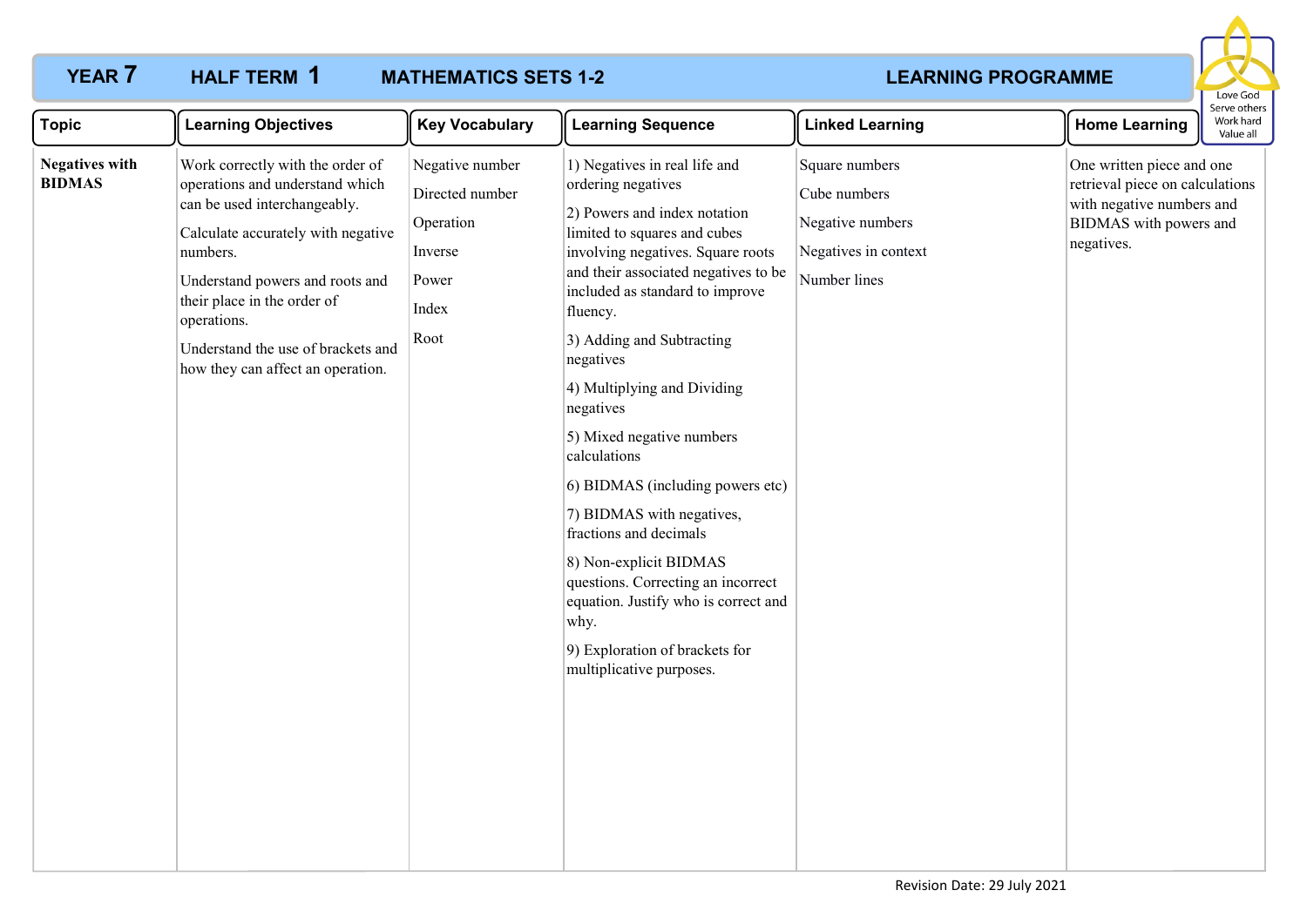### **YEAR 7 HALF TERM 1 MATHEMATICS SETS 1-2 THEARNING PROGRAMME MATHEMATICS SETS 1-2 HALF TERM 1**



| <b>Topic</b>                         | <b>Learning Objectives</b>                                                                                                                                                                                                                                                                                                      | <b>Key Vocabulary</b>                                                                                                                                                   | <b>Learning Sequence</b>                                                                                                                                                                                                                                                                                                                                                                                                                                                                                                                                                                               | <b>Linked Learning</b>                                                                                                                | <b>Home Learning</b>                                                                               | Serve othe<br>Work hard<br>Value all |
|--------------------------------------|---------------------------------------------------------------------------------------------------------------------------------------------------------------------------------------------------------------------------------------------------------------------------------------------------------------------------------|-------------------------------------------------------------------------------------------------------------------------------------------------------------------------|--------------------------------------------------------------------------------------------------------------------------------------------------------------------------------------------------------------------------------------------------------------------------------------------------------------------------------------------------------------------------------------------------------------------------------------------------------------------------------------------------------------------------------------------------------------------------------------------------------|---------------------------------------------------------------------------------------------------------------------------------------|----------------------------------------------------------------------------------------------------|--------------------------------------|
| <b>Basic Algebra with</b><br>solving | Simplify algebraic expressions<br>including those involving negatives<br>Expand and factorise with algebra<br>Solve equation equations including<br>those with more than one step,<br>including brackets and fractions.<br>Substitution into expressions and<br>formulae<br>Rearrange formulae/make another<br>term the subject | Expression,<br>Term, Formula<br>(formulae), Equation,<br>Function, Variable<br>Input, Output<br>Represent<br>Substitute<br>Evaluate<br>Like terms<br>Simplify / Collect | 1) Forming expressions from<br>scenarios.<br>2) Simplifying expressions through<br>addition and subtraction including<br>examples where there are powers<br>on the terms<br>3) Simplifying expression with<br>multiplication and division<br>4) Solving basic equations<br>5) Solving equations involving<br>fractions<br>6) Solving equations variable on<br>both sides<br>7) Solving a mixture of equations<br>8) Forming and solving equations<br>9) Substitution into expressions<br>10) Substitution with fractions and<br>decimals<br>11) Substitution into formulae<br>12) Rearranging formulae | Function machines<br>Order of operations<br>Inverse functions<br>Laws of indices<br>Calculating with negatives<br>Scientific formulae | One written piece and one<br>retrieval piece on solving<br>equations and working with<br>formulae. |                                      |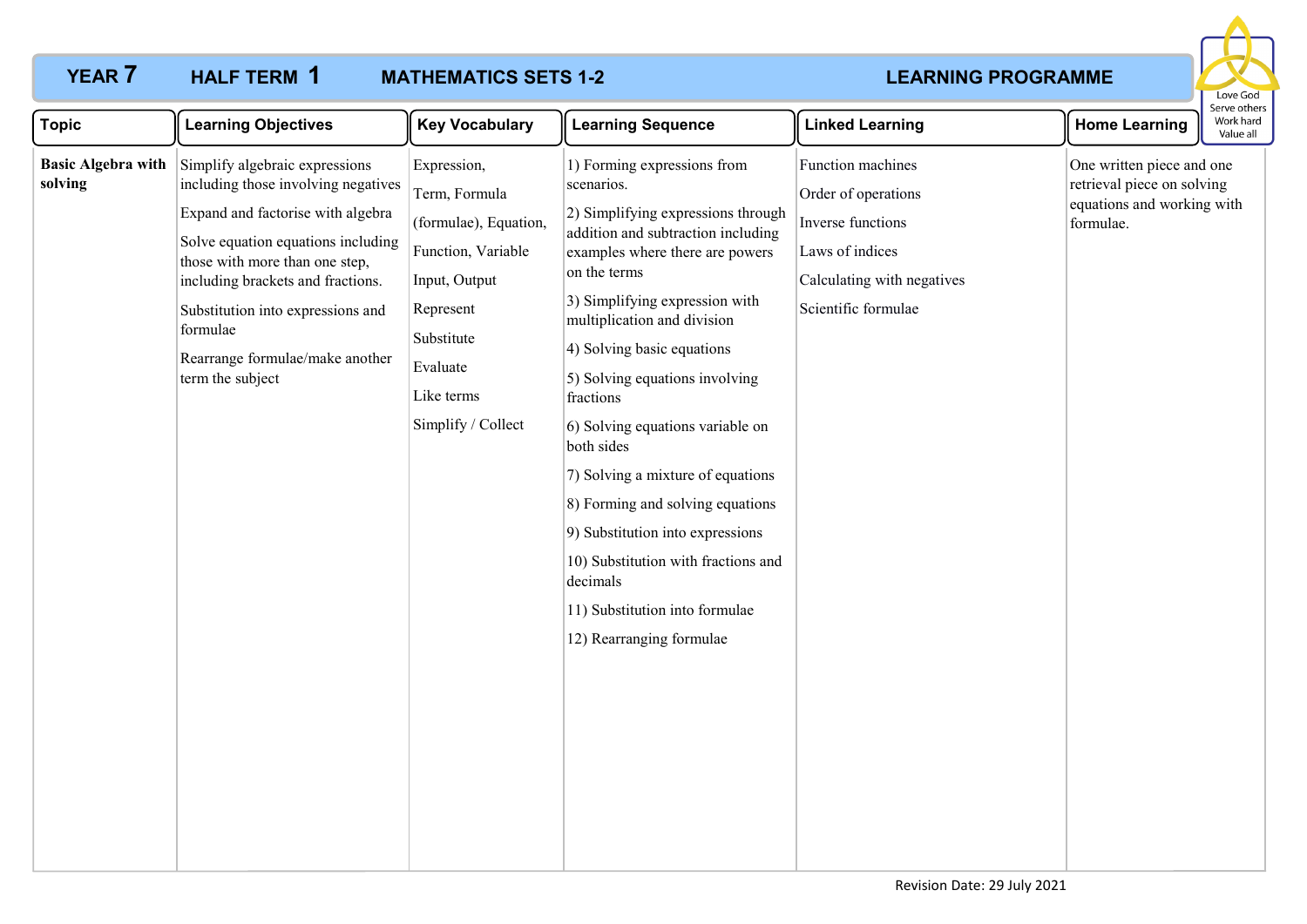

| <b>Topic</b>                      | <b>Learning Objectives</b>                                                                                                                                                                              | <b>Key Vocabulary</b>                                                       | <b>Learning Sequence</b>                                                                                                                                                                               | <b>Linked Learning</b>                                                                       | <b>Home Learning</b>                                                              | Serve others<br>Work hard<br>Value all |
|-----------------------------------|---------------------------------------------------------------------------------------------------------------------------------------------------------------------------------------------------------|-----------------------------------------------------------------------------|--------------------------------------------------------------------------------------------------------------------------------------------------------------------------------------------------------|----------------------------------------------------------------------------------------------|-----------------------------------------------------------------------------------|----------------------------------------|
| 4 operations with<br>decimals     | Multiply with decimals<br>Divide with decimals<br>Operate with decimals from<br>worded and problem solving<br>scenarios.                                                                                | Positive<br>Negative<br>Magnitude<br>Decimal                                | 1) Multiplying decimals<br>2) Dividing decimals<br>3) Applications with decimals                                                                                                                       | Multiplication and division of integers<br>Written methods of multiplication and<br>division | One written piece on<br>calculating with decimals                                 |                                        |
| <b>Rounding and</b><br>estimation | Accurately round numbers to<br>decimal places.<br>Accurately round numbers to a<br>given number of significant figures<br>Estimate with numbers by<br>rounding to an appropriate degree<br>of accuracy. | Round<br>Decimal place<br>Solution<br>Estimate<br>Significant figure        | 1) Rounding to significant figures<br>only whole numbers<br>2) Rounding to significant figures<br>with decimals<br>3) Rounding to significant figures<br>mixed<br>4) Estimation                        | Rounding to powers of 10<br>Rounding to decimal places<br>Place value                        | One written piece on<br>rounding to significant<br>figures.                       |                                        |
| <b>Representing Data</b>          | To represent data in a variety of<br>ways and be able to understand the<br>data.<br>To be able to accurately draw a pie<br>chart.<br>To understand and read from pie<br>charts.                         | Sector<br>Angle<br>Frequency<br>Discrete data<br>Stem and leaf<br>Pie chart | 1) Frequency tables<br>2) Two-way tables<br>3) Pictograms<br>4) Bar charts<br>5) Pie charts $-$ drawing<br>$6)$ Pie charts – interpret<br>7) Pie charts comparing<br>8) Drawing stem and leaf diagrams | Samples<br>Bar charts<br>Frequency tables<br>Data collection<br>Angles<br>Proportion         | One written piece and one<br>retrieval piece on two way<br>tables and pie charts. |                                        |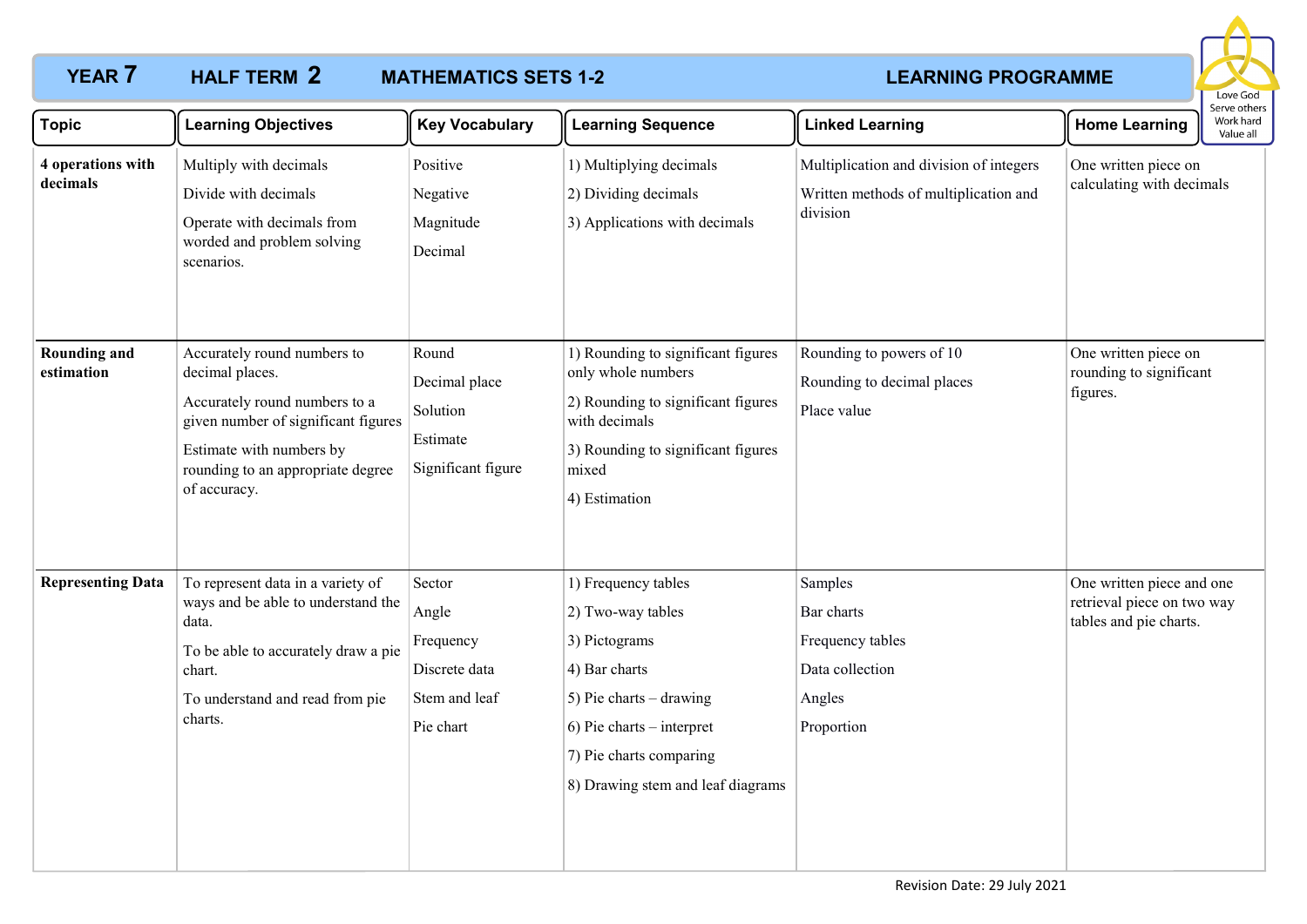

| <b>Topic</b>          | <b>Learning Objectives</b>                                                                                                                                                                                                                                                                                  | <b>Key Vocabulary</b>                                                                                                                                             | <b>Learning Sequence</b>                                                                                                                                                                                                                                                                                                                                                                                                                       | <b>Linked Learning</b>                                                                                                              | <b>Home Learning</b>                                                                                               | Work hard<br>Value all |
|-----------------------|-------------------------------------------------------------------------------------------------------------------------------------------------------------------------------------------------------------------------------------------------------------------------------------------------------------|-------------------------------------------------------------------------------------------------------------------------------------------------------------------|------------------------------------------------------------------------------------------------------------------------------------------------------------------------------------------------------------------------------------------------------------------------------------------------------------------------------------------------------------------------------------------------------------------------------------------------|-------------------------------------------------------------------------------------------------------------------------------------|--------------------------------------------------------------------------------------------------------------------|------------------------|
| Area and<br>perimeter | Calculate the perimeter of shapes<br>including compound shapes.<br>Calculate the area of shapes<br>including rectangles,<br>parallelograms and trapezium.<br>Understand and work with<br>compound shapes including those<br>involving parts of a circle.<br>Understand properties of different<br>2D shapes | Perimeter<br>Area<br>Rectangle,<br>Parallelogram<br>Quadrilateral<br>Triangle<br>Trapezium<br>Compound<br>Polygon<br>Units<br>Circumference<br>Radius<br>Diameter | 1) Perimeter of compound shapes,<br>including algebraic expressions.<br>2) Area of rectilinear shapes.<br>3) Area of triangles.<br>4) Area of a parallelogram and<br>trapezium<br>5) Circle properties and<br>circumference<br>6) Area of a circle<br>7) Area of compound shapes<br>including all types<br>8) Problem type questions<br>involving costs.<br>9) Problems linking the area of<br>different shapes<br>10) End of topic assessment | Perimeter of basic shapes<br>Area of rectangles<br>Measures<br>Line and angle notation<br>Parallel and perpendicular lines<br>Money | One written piece and one<br>retrieval piece on area of<br>basic shapes and problems<br>involving compound shapes. |                        |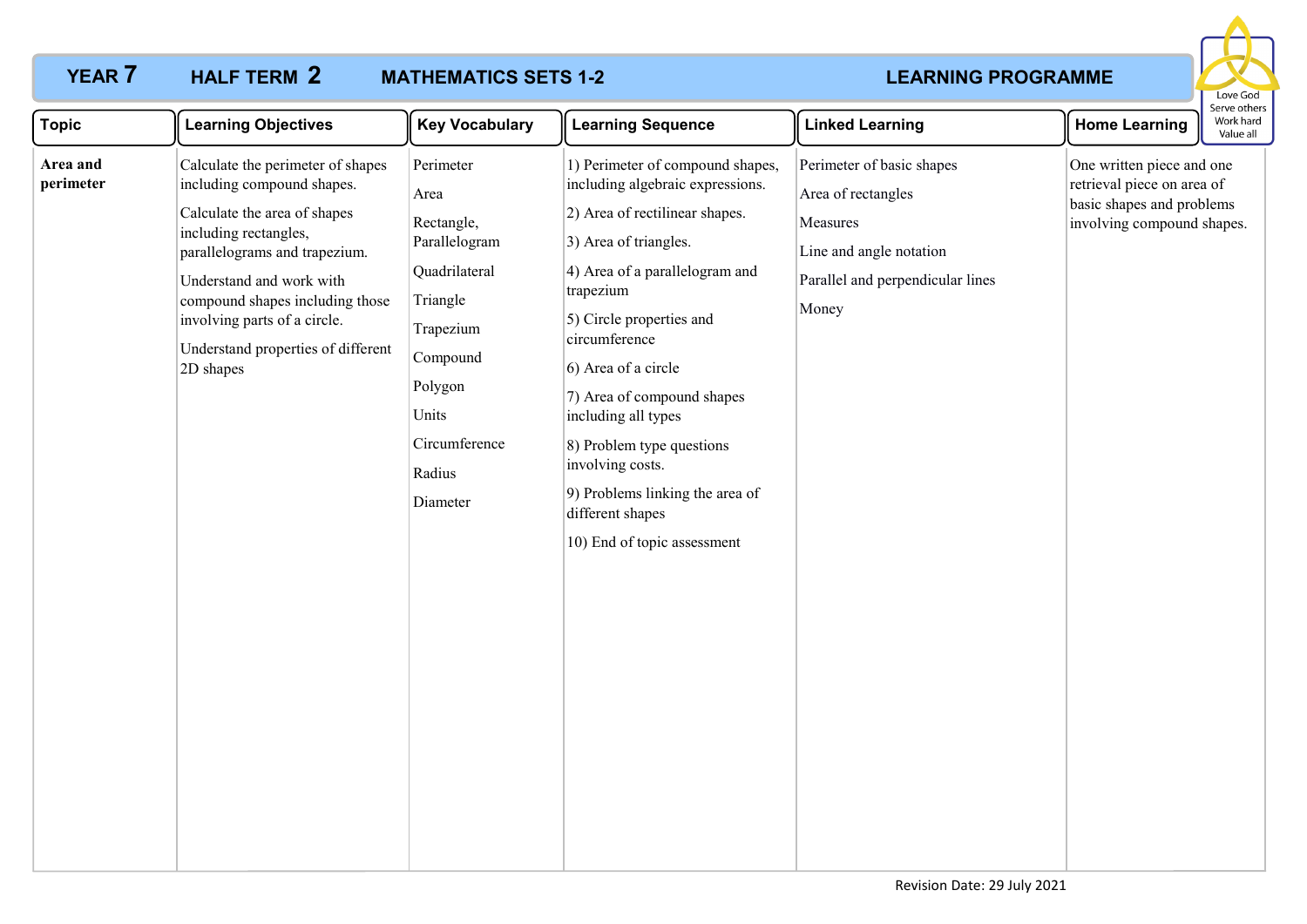

| <b>Topic</b>                                    | <b>Learning Objectives</b>                                                                                                                                                                                                      | <b>Key Vocabulary</b>                                                                                                                             | <b>Learning Sequence</b>                                                                                                                                                                                          | <b>Linked Learning</b>                              | <b>Home Learning</b>                                                                      | Serve others<br>Work hard<br>Value all |
|-------------------------------------------------|---------------------------------------------------------------------------------------------------------------------------------------------------------------------------------------------------------------------------------|---------------------------------------------------------------------------------------------------------------------------------------------------|-------------------------------------------------------------------------------------------------------------------------------------------------------------------------------------------------------------------|-----------------------------------------------------|-------------------------------------------------------------------------------------------|----------------------------------------|
| Ratio and<br>proportion                         | Develop understanding of writing<br>ratio<br>Understand simplifying with ratio<br>and different representations<br>including writing ratios as a<br>fraction.<br>Solving problems with ratio that<br>involve sharing in ratios. | Ratio<br>Proportion<br>Multiplier<br>Unitary method<br>Units                                                                                      | 1) Setting up ratio from words and<br>simplifying<br>2) Sharing in a ratio<br>3) Ratio when one part is given and<br>other problems<br>4) Combining ratio – exam style<br>5) Basic proportion - unitary<br>method | Fractions<br>Simplifying<br>Direct proportion       | One written piece and one<br>retrieval piece on sharing in a<br>ratio and ratio problems. |                                        |
| <b>Primes factors</b><br>multiples with<br>Venn | Understand the relationships<br>between factors multiples and<br>prime numbers.<br>Write a number as a product of its<br>prime factors.<br>Understand prime factorisation and<br>how it can be used to calculate<br>HCF and LCM | Multiple<br>Lowest common<br>multiple (LCM)<br>Factor<br>Highest common<br>factor (HCF)<br>Venn diagram<br>(Square and cube) root<br>Prime number | 1) Factors, multiples and primes<br>2) Prime Factorisation<br>3) HCF LCM<br>4) HCF LCM using Venn Diagrams Prime numbers<br>5) Worded/Functional questions                                                        | Multiplication<br>Division<br>Properties of numbers | One written piece and one<br>retrieval piece on prime<br>factorisation and HCF LCM.       |                                        |
| <b>Linear sequences</b>                         | Understand the relationship<br>between patterns and numbers                                                                                                                                                                     | Fibonacci<br>Sequence<br>Linear<br>Term<br>Ascending<br>Descending                                                                                | 1) Fibonacci sequence<br>2) Pattern spotting (common<br>sequences inc quadratics. Triangle,<br>cubic and links to them)                                                                                           | Multiplication patterns<br>Properties of numbers    |                                                                                           |                                        |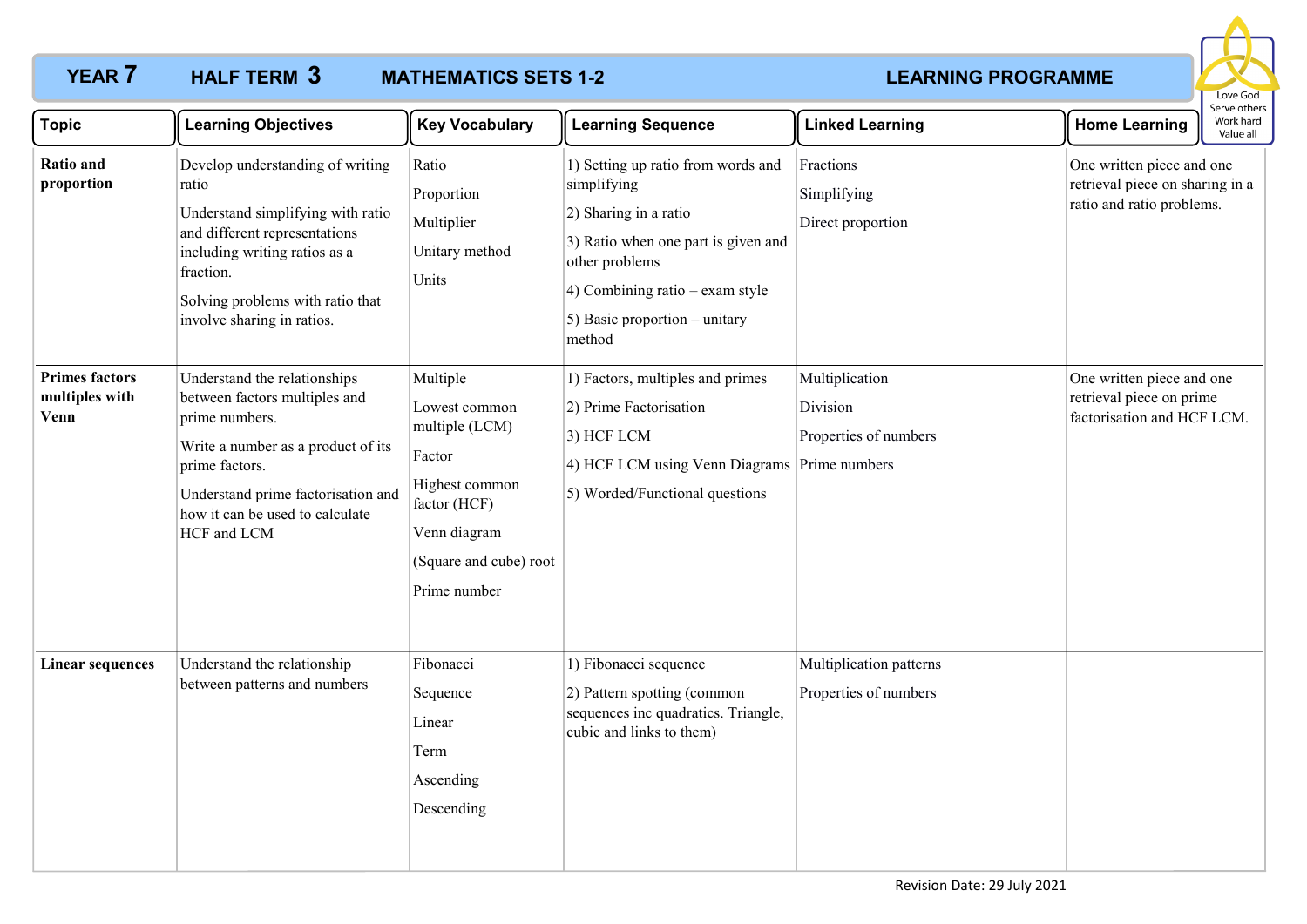### **YEAR 7 HALF TERM 3 MATHEMATICS SETS 1-2 THEARNING PROGRAMME MATHEMATICS SETS 1-2** HALF TERM 3



| <b>Topic</b>  | <b>Learning Objectives</b>                                                                                                                                                                                                                                 | <b>Key Vocabulary</b>                                               | <b>Learning Sequence</b>                                                                                                                                                                                                                                                                                                        | <b>Linked Learning</b>                           | <b>Home Learning</b>                                                                                                    | ואווס אופ<br>Work hard<br>Value all |
|---------------|------------------------------------------------------------------------------------------------------------------------------------------------------------------------------------------------------------------------------------------------------------|---------------------------------------------------------------------|---------------------------------------------------------------------------------------------------------------------------------------------------------------------------------------------------------------------------------------------------------------------------------------------------------------------------------|--------------------------------------------------|-------------------------------------------------------------------------------------------------------------------------|-------------------------------------|
| Linear graphs | Understand how to work with<br>coordinates including negatives.<br>Plot simple lines on a graph<br>including horizontal, vertical and<br>diagonal lines.<br>Know what a gradient is and<br>represents.<br>Understand points of intersections<br>on graphs. | Plot<br>Equation<br>Linear<br>Coordinate<br>Gradient<br>y-intercept | 1) Working with coordinates<br>2) Horizontal and vertical lines $x=$<br>$y=$<br>3) Understanding what a graph is<br>and plotting basic graphs with table<br>of values<br>4) Investigating gradient and<br>intercepts (Computer lesson)<br>5) Identifying gradient and y-<br>intercept from equation<br>6) Consolidation or test | Substitution<br>Coordinates<br>Plotting<br>Scale | One written piece and one<br>retrieval piece on plotting<br>linear graphs and working<br>with gradients and intercepts. |                                     |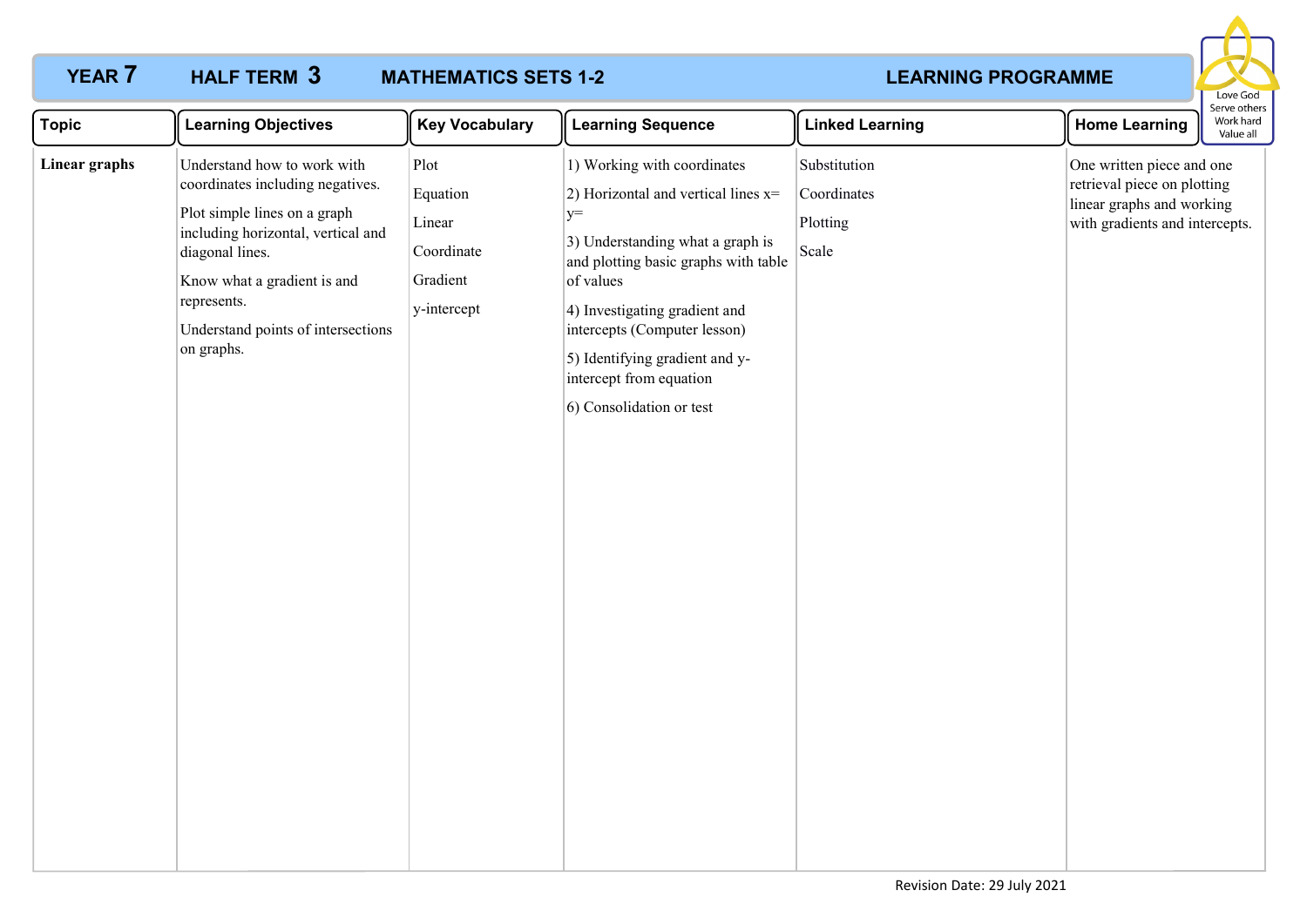

| <b>Topic</b>           | <b>Learning Objectives</b>                                                                                                                                                                                           | <b>Key Vocabulary</b>                                                                                                                   | <b>Learning Sequence</b>                                                                                                                                                                                                                                        | <b>Linked Learning</b>                                                                                            | <b>Home Learning</b>                                                                                                | בו אב חווכו א<br>Work hard<br>Value all |
|------------------------|----------------------------------------------------------------------------------------------------------------------------------------------------------------------------------------------------------------------|-----------------------------------------------------------------------------------------------------------------------------------------|-----------------------------------------------------------------------------------------------------------------------------------------------------------------------------------------------------------------------------------------------------------------|-------------------------------------------------------------------------------------------------------------------|---------------------------------------------------------------------------------------------------------------------|-----------------------------------------|
| <b>Transformations</b> | Understand the ways in which we<br>can transform a shape<br>Understand the impact a<br>transformation has on a shapes<br>properties<br>Complete transformations on<br>graphs<br>Be able to describe transformations. | Origin<br>Quadrant<br>Translation,<br>Reflection, Rotation<br>Transformation<br>Object, Image<br>Congruent,<br>congruence<br>Vector     | 1) Reflection<br>2) Translation<br>3) Rotation<br>4) Enlargement<br>5) Describing Transformations                                                                                                                                                               | 2D Shapes<br>Equation of lines<br>Vectors<br>Clockwise and anticlockwise<br>Linear scale factors                  | One written piece and one<br>retrieval piece on<br>transforming shapes and<br>describing transformations.           |                                         |
| <b>Averages</b>        | Understand the types of average<br>and what they show about a set of<br>data.<br>Calculate basic averages from a list<br>of values.<br>Calculate averages from frequency<br>tables.                                  | Average<br>Spread<br>Mean<br>Median<br>Mode<br>Range<br>Measure                                                                         | 1) Mode and Range<br>2) Median<br>$3)$ Mean<br>4) Mean from a frequency table<br>5) Median and range from<br>frequency table                                                                                                                                    | Representing data<br>Ordering numbers including negatives<br>Calculating with decimals<br>Understanding frequency | One written piece and one<br>retrieval piece on averages<br>from listed data and averages<br>from frequency tables. |                                         |
| <b>FDP</b>             | Understand a variety of<br>representations of numbers<br>Be able to accurately convert<br>between fractions decimals and<br>percentages<br>Be able to order numbers that are<br>written in different ways.           | Positive number<br>Negative number<br>Integer<br>Numerator<br>Denominator<br>Mixed number<br>Improper fraction<br>Percentage<br>Decimal | 1) Converting fractions to decimals<br>2) Converting decimals to fractions<br>3) Converting between fractions<br>and percentages<br>4) Equivalence with a calculator<br>5) Ordering fractions<br>6) Ordering FDP<br>7) Worded problems involving<br>equivalence | <b>Equivalent fractions</b><br>Place value<br>Understanding the term percentage                                   | One written piece and one<br>retrieval piece on converting<br>FDP and ordering FDP.                                 |                                         |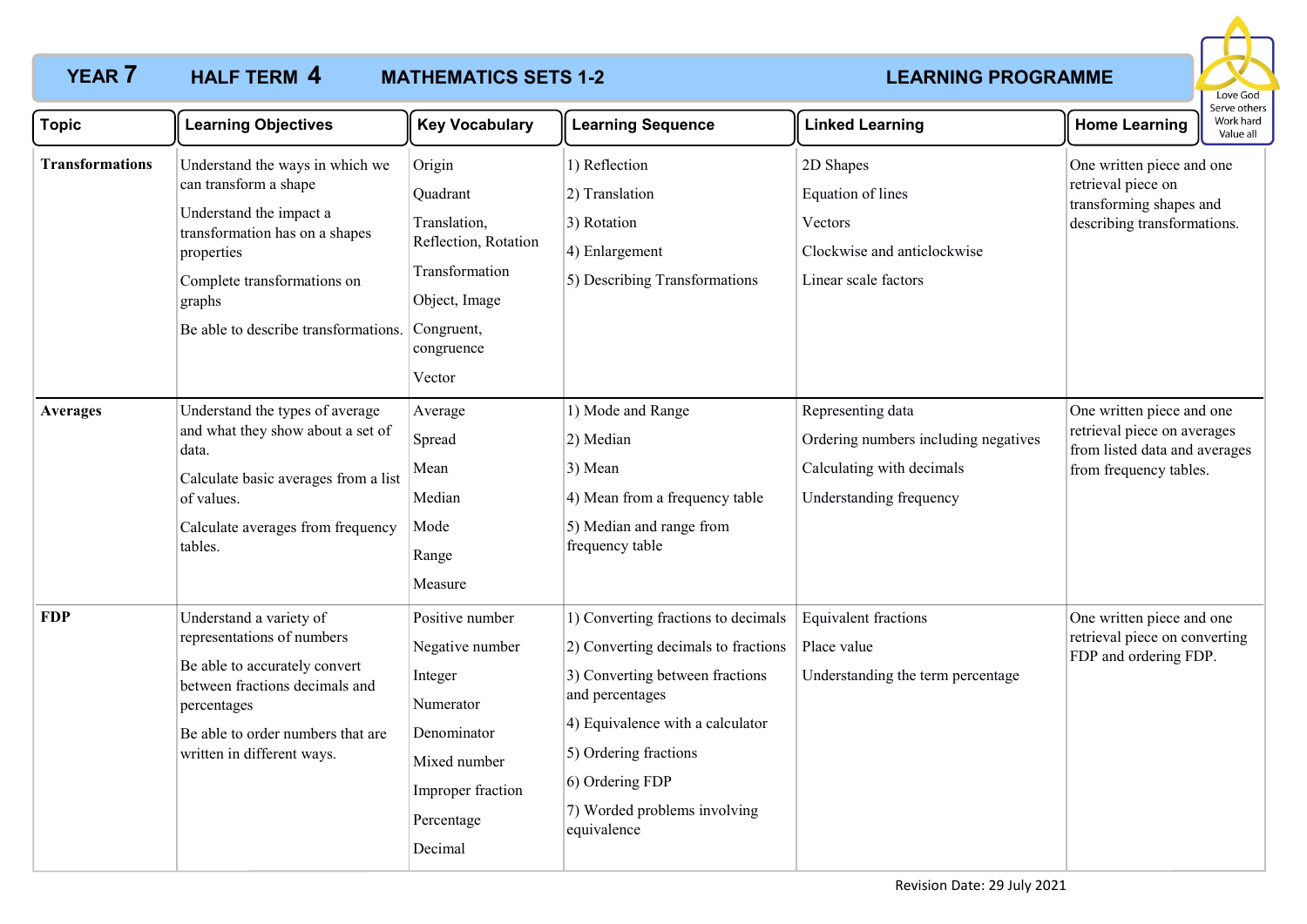

| <b>Topic</b>                                       | <b>Learning Objectives</b>                                                                                                                                              | <b>Key Vocabulary</b>                                                                                           | <b>Learning Sequence</b>                                                                                                                                                                                                                                                                                                                        | <b>Linked Learning</b>                                                                                                                               | <b>Home Learning</b>                                                                                                | Work hard<br>Value all |
|----------------------------------------------------|-------------------------------------------------------------------------------------------------------------------------------------------------------------------------|-----------------------------------------------------------------------------------------------------------------|-------------------------------------------------------------------------------------------------------------------------------------------------------------------------------------------------------------------------------------------------------------------------------------------------------------------------------------------------|------------------------------------------------------------------------------------------------------------------------------------------------------|---------------------------------------------------------------------------------------------------------------------|------------------------|
| <b>Expanding and</b><br>factorising and<br>solving | Be able to work interchangeably<br>with expanded and factorised form<br>of linear expressions.<br>Be able to solve equations written<br>in a variety of representations | Product<br>Expand<br>Variable<br>Term<br>Coefficient<br>Common factor<br>Factorise<br>Power<br>Indices<br>Solve | 1) Basic laws of indices (multiply,<br>divide and brackets)<br>2) Expanding single brackets<br>including powers<br>3) Expanding and simplifying<br>4) Factorising into a single bracket<br>5) Factorising more complex<br>expressions<br>6) Solving 2 step equations<br>including brackets<br>7) Solving including fractions<br>8) Algebra test | Factors and multiples<br>Laws of indices<br>Simplifying algebra<br>Functions<br>Inverse operations<br>Operating with brackets<br>Order of operations | One written piece and one<br>retrieval piece on expanding<br>and factorising and solving<br>more complex equations. |                        |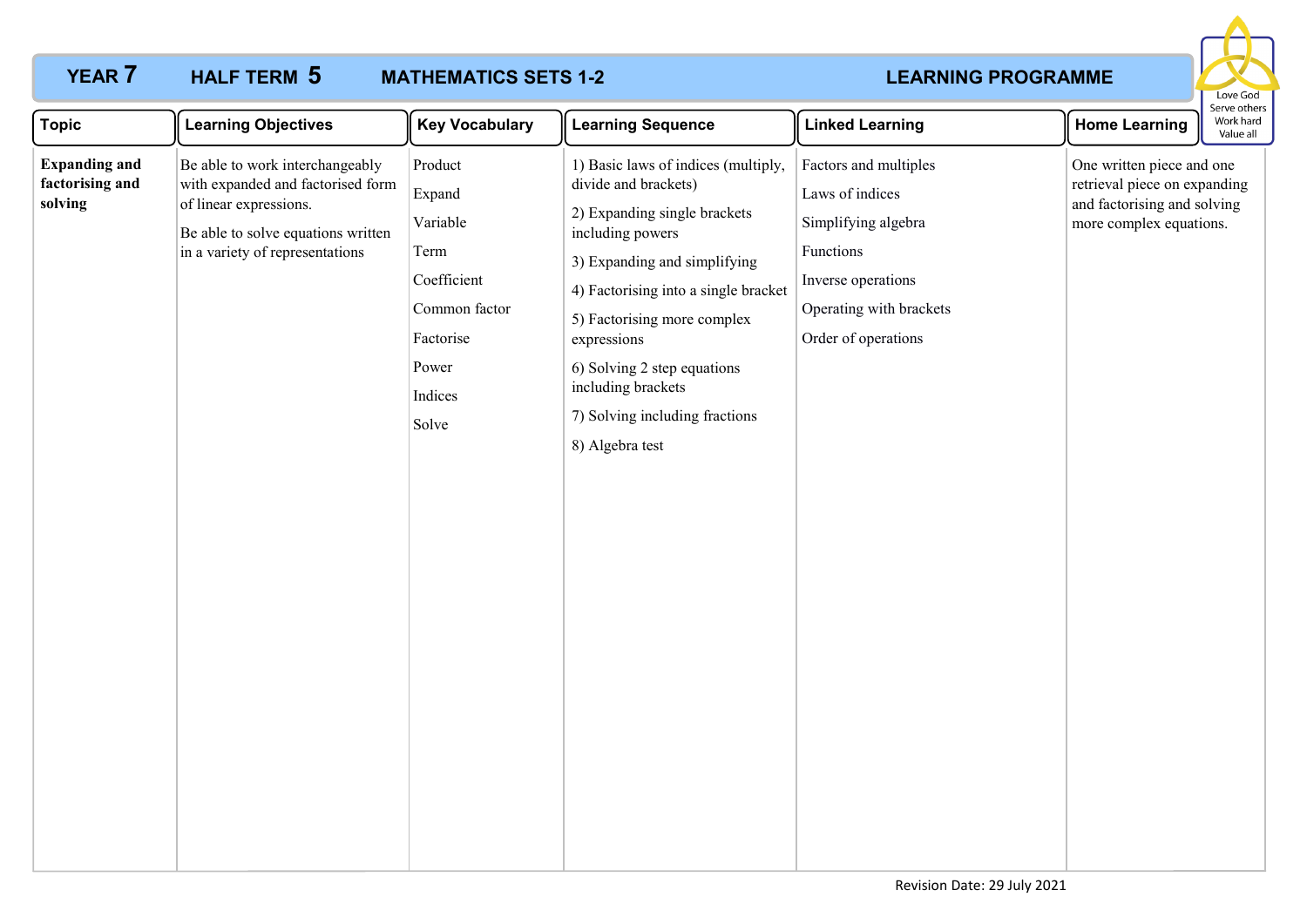### **YEAR 7 HALF TERM 5 MATHEMATICS SETS 1-2 THEARNING PROGRAMME MATHEMATICS SETS 1-2 5**



| <b>Topic</b>  | <b>Learning Objectives</b>                                                                                                                                                                                                                        | <b>Key Vocabulary</b>                                                                                                                                             | <b>Learning Sequence</b>                                                                                                                                                                                                                                                                                                                                                                                                                                                                                                                             | <b>Linked Learning</b>                                                  | <b>Home Learning</b>                                                                                              | Serve other<br>Work hard<br>Value all |
|---------------|---------------------------------------------------------------------------------------------------------------------------------------------------------------------------------------------------------------------------------------------------|-------------------------------------------------------------------------------------------------------------------------------------------------------------------|------------------------------------------------------------------------------------------------------------------------------------------------------------------------------------------------------------------------------------------------------------------------------------------------------------------------------------------------------------------------------------------------------------------------------------------------------------------------------------------------------------------------------------------------------|-------------------------------------------------------------------------|-------------------------------------------------------------------------------------------------------------------|---------------------------------------|
| <b>Angles</b> | Develop an understanding of<br>measuring and drawing angles<br>To be able to calculate with angles<br>on parallel lines<br>To be able to recall calculate and<br>use angle facts within polygons<br>Understand the terms interior and<br>exterior | Triangle<br>Quadrilateral<br>Vertically opposite<br>Parallel<br>Alternate angles<br>Corresponding angles<br>Co-interior angles<br>Polygon<br>Interior<br>Exterior | 1) Drawing and measuring angles<br>with correct notation<br>2) Recap basic angles facts<br>(straight line, point and vertically<br>opposite)<br>3) Angles and triangles<br>4) Angles and triangles with<br>algebra<br>5) Exploring angles in special<br>quadrilaterals<br>6) Calculating angles in<br>quadrilaterals including algebra<br>7) Angles and parallel lines<br>8) Angles and parallel lines 2<br>9) Angles and parallel lines 3<br>10) Interior angles and polygons<br>11) Exterior angles and polygons<br>12) Angle and regular polygons | Basic angle facts<br>Properties of 2D shapes<br>Angle and line notation | One written piece and one<br>retrieval piece on angles in<br>shapes and parallel lines and<br>angles in polygons. |                                       |